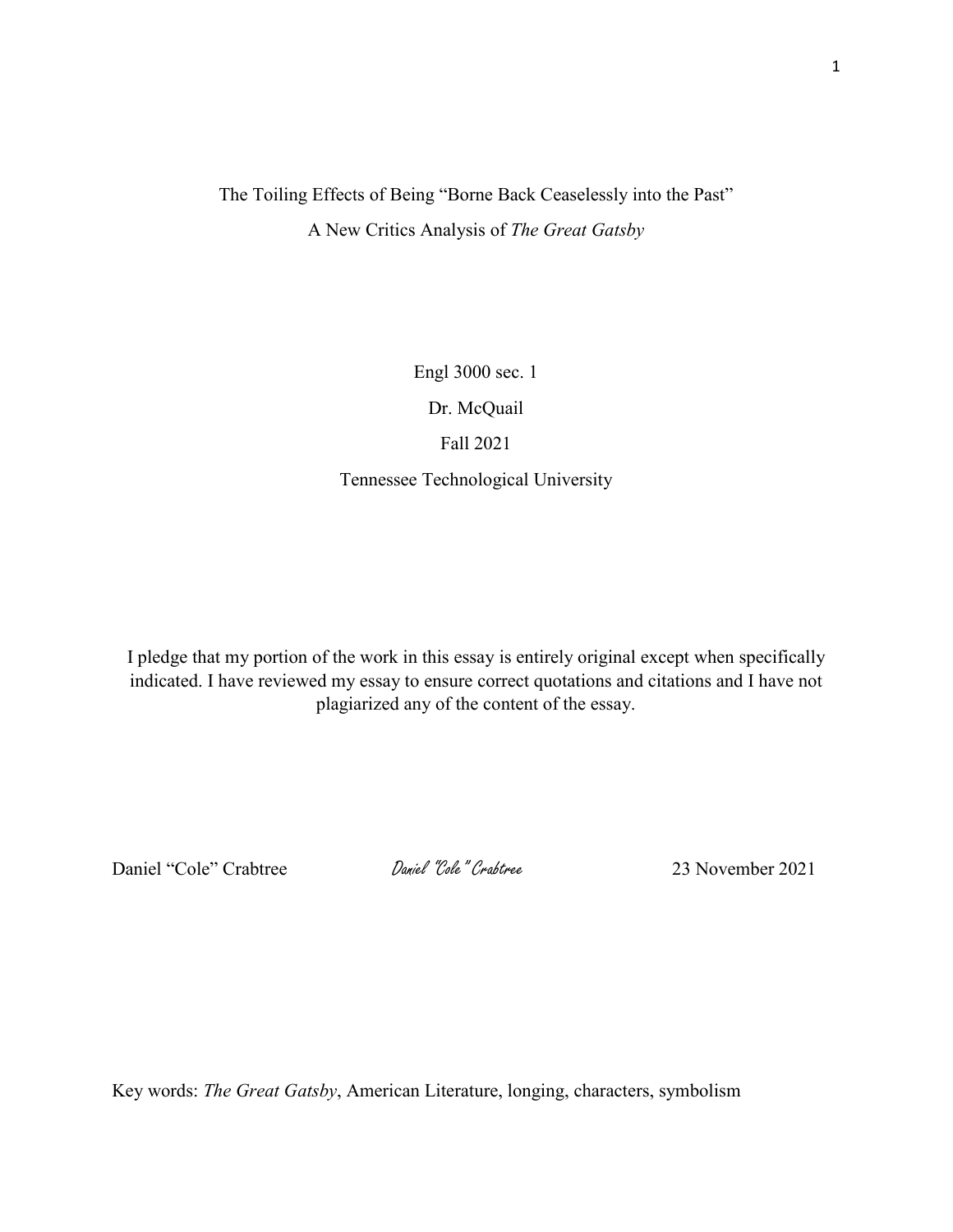## Abstract

*The Great Gatsby* by F. Scott Fitzgerald is a timeless masterpiece of American literature. Although the events that the characters endured are long past, the emotions that they stir within the human conciseness have been preserved by every reader in the past 96 years. Factors such as war, love, and selfishness are defining things that shape the characters, and in turn, the world that surrounds them. Throughout this literary critique, I closely examine the text of the novel to connect all the different aspects of Fitzgerald's masterpiece to a single underlying theme of nostalgic longing. Within the analysis, I connect the theme with many of the important characters to reveal how their questionable actions could be explained. Additionally, I connect the theme to the novel's symbolism to create a greater depth of emotion than what can be seen on the surface. Finally, I discuss the reason why this longing exists in the first place and how it could quite possibly be a faulty human condition that still exists within the generations of our own time.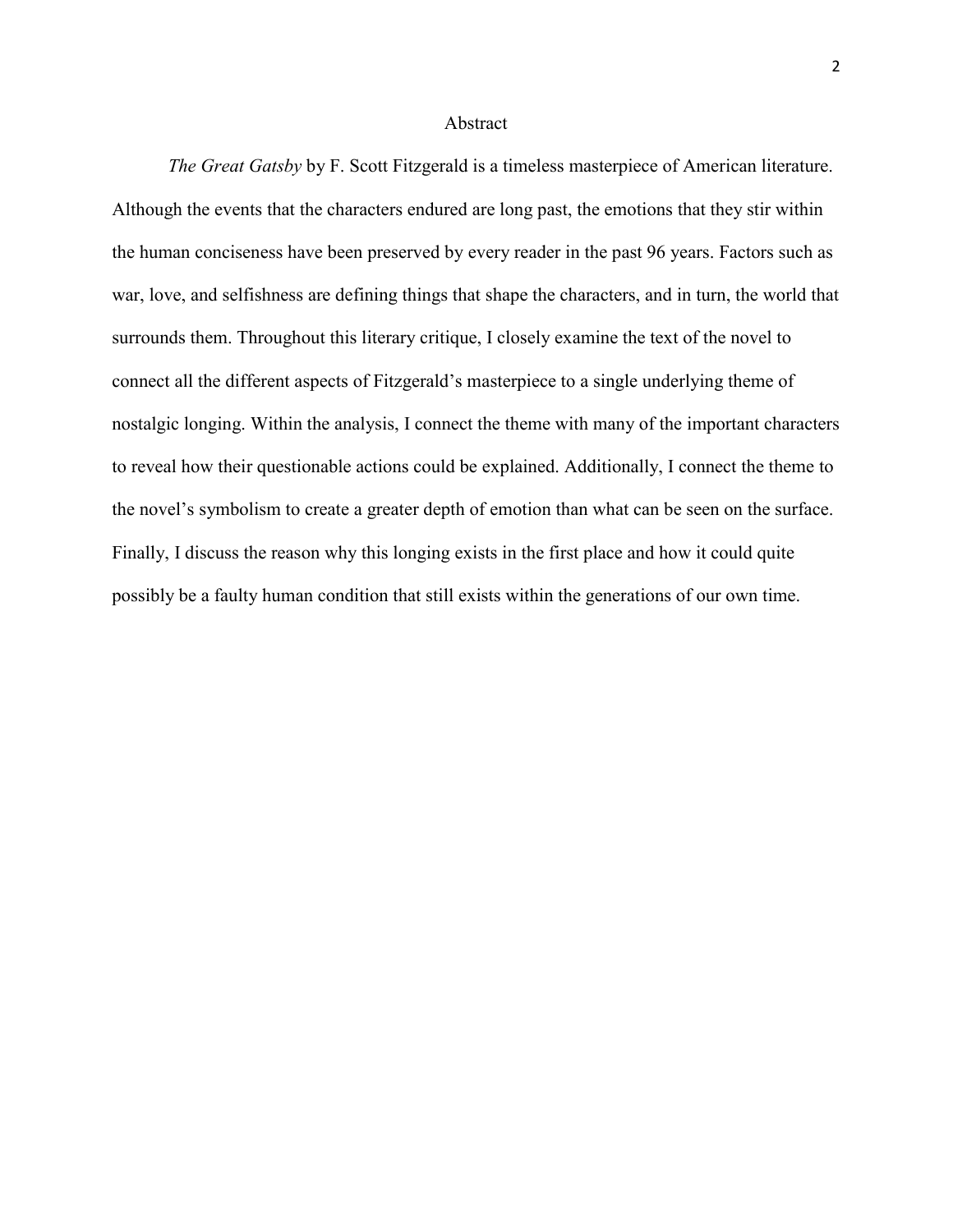Many critics and literary scholars have dissected *The Great Gatsby* in an attempt to pinpoint the various themes and how they intertwine to reveal a universal meaning that every reader can relate to. Although the literary theories differ, every single one of them has expanded the novel's experience for the reader and added to the legacy that is, *The Great Gatsby.* Within my own interpretation, I examine the characters to highlight the disintegrating morality that belongs to the so-called "lost generation" and reveal how it's possible that most, if not all, of their decisions, could be linked to an underlying sadness. This sadness surrounds the novel and takes form as a longing within almost every major character in the story. It seems that this longing can all be traced to the past; A longing for a nostalgic time in their life where things were different. Aside from the characters, Fitzgerald also uses specific diction, figurative language, and symbolism to unite the same theme within every major event of the book. While reviewing the novel, I will be documenting my interpretations as well as incorporating critiques of the past that, like myself, have attempted to discern the literary classic through close inspection of the text alone.

The way that Fitzgerald shapes the characters within *The Great Gatsby* is one of the major reasons why the novel has grown to become so iconic. The storyline does a great job of obscuring the moral line and, as a result, creates some of the most unlikeable characters in American literary history. One of these characters, Tom Buchanan, is depicted as abusive, deceiving, unfaithful, and vulgar. He makes undoubtedly wrong decisions throughout the entire novel for no apparent reason other than he can. The actions of Tom though, as heinous as some of them are, can still be connected to the same theme of longing for the past. Textual evidence supporting this theory starts in the very first chapter of the novel, where it tells us that Tom not only grew up rich but he grew up exceedingly successful. "Her husband, among various physical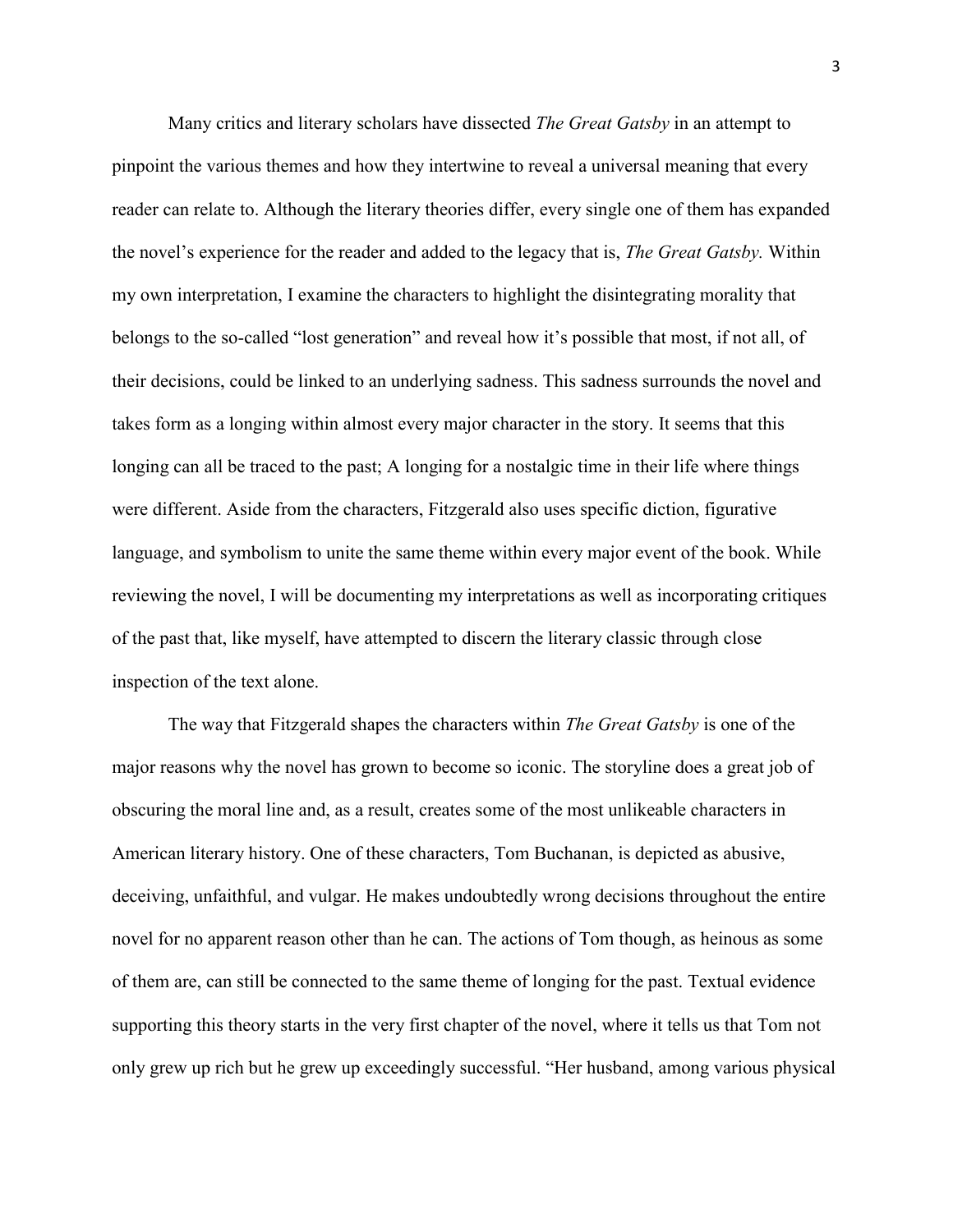accomplishments, had been one of the most powerful ends that ever played football at New Haven- a national figure in a way" (Fitzgerald 9). Shortly after this quote, Fitzgerald places the first literary clue pertaining to why he never seems content throughout the storyline. Nick describes Tom as "one of those men who reach such an acute limited excellence at twenty-one that everything afterward savours of anticlimax" (Fitzgerald 9). Could this explain why he acts so vulgar? His tapering morality may act as somewhat of a sad attempt to recapture the rush he felt in his youth that has long passed him by.

In contrast to Tom, the novel presents its focal point, Jay Gatsby, as one of the good characters. This is interesting to note because it is not Gatsby's actions that prompt this difference but rather the way Fitzgerald reveals those actions to the reader. In an article critiquing *The Great Gatsby* it is suggested that "Fitzgerald does not describe in detail the shady and criminal sides of Gatsby's life; instead, he hints, thereby holding the reader in suspense" (Grande). By shaping the perspective of Gatsby in this way, Fitzgerald is able to develop a much more charming and likable character for the reader. The actions of Gatsby though, good and bad, can also be linked by textual evidence to the same nostalgic longing that is associated with the other characters. In fact, Gatsby is the most apparent example of this longing in the entire novel. He spends almost the whole storyline attempting to reunite with the so-called, love of his life. But was she really? The text tells us in chapter eight that, before the war, they spent very little time together, and even when they finally do come back together, Gatsby wants more than just Daisy's love. Gatsby wants everything to be exactly how it was when she loved him before.

"He wanted nothing less of Daisy than that she should go to Tom and say: 'I never loved you'. After she had obliterated four years with that sentence they could decide on more practical measures to be taken. One of them was that, after she was free, they were to go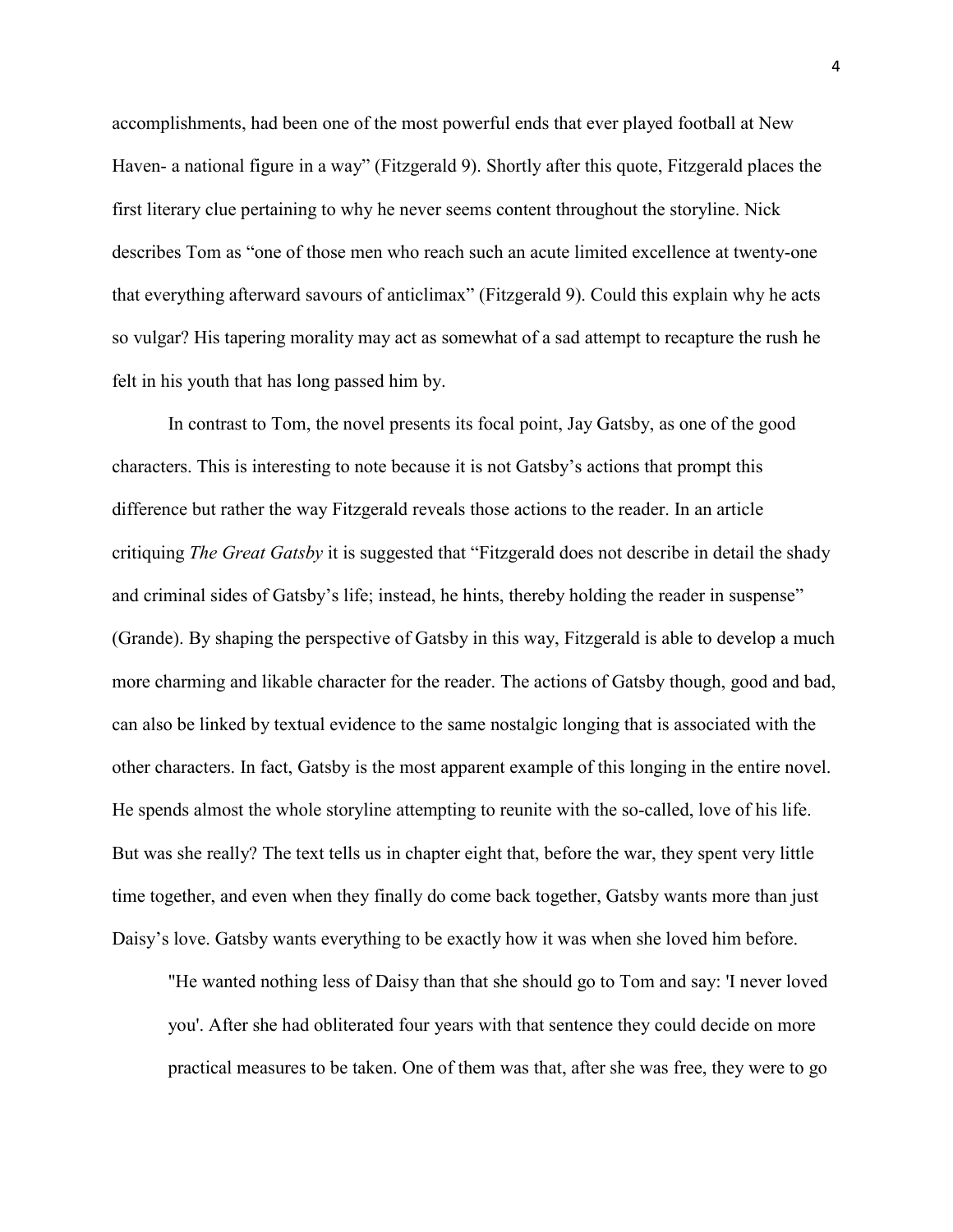back to Louisville and be married from her house--just as if it were five years ago."

(Fitzgerald 69)

This shows that Gatsby doesn't want Daisy's love as much as he wants to recreate a moment in his life. His pursuit is ironic though, considering the text shows a very different view of Daisy compared to the one that exists in his memories. Regardless of this, Gatsby still refuses to give up on his nostalgic longing. A critic of the novel that addresses a similar stance on the topic states, "If Daisy does not quite measure up to what he has dreamed, he will just have the piano player play songs to keep him in the world of faith rather than risk slipping into the disenchantment of the real world" (Pidgeon). The real world refers to the present, a place that almost all of the novel's characters seem to be trying to escape.

This theme of nostalgic longing is not limited to just the male roles within *The Great Gatsby.* It also appears within many of the female characters of the novel. In Lois Tyson's critical interpretation of the text, she uses Jordan and Daisy as examples because of the way they reminisce about their childhood. In chapter one, Daisy briefly mentions the girl's upbringing in Louisville. Daisy describes, "Our white girlhood was passed together there. Our beautiful white- " (70), before being cut off by Tom. Tyson gives another textual example from chapter three, where the girl's youth is described as,

"a romantic past where, Jordan recalls, she walked on 'soft ground' in her 'new plaid skirt... that blew a little in the wind' and where Daisy 'dressed in white and had a little white roadster, and all day long the telephone rang in her house and excited young officers from Camp Taylor demanded the privilege of monopolizing her that night.' This is a world of virginal romance: new skirts, white dresses, white roadsters, ringing telephones, and handsome young officers." (Tyson 146)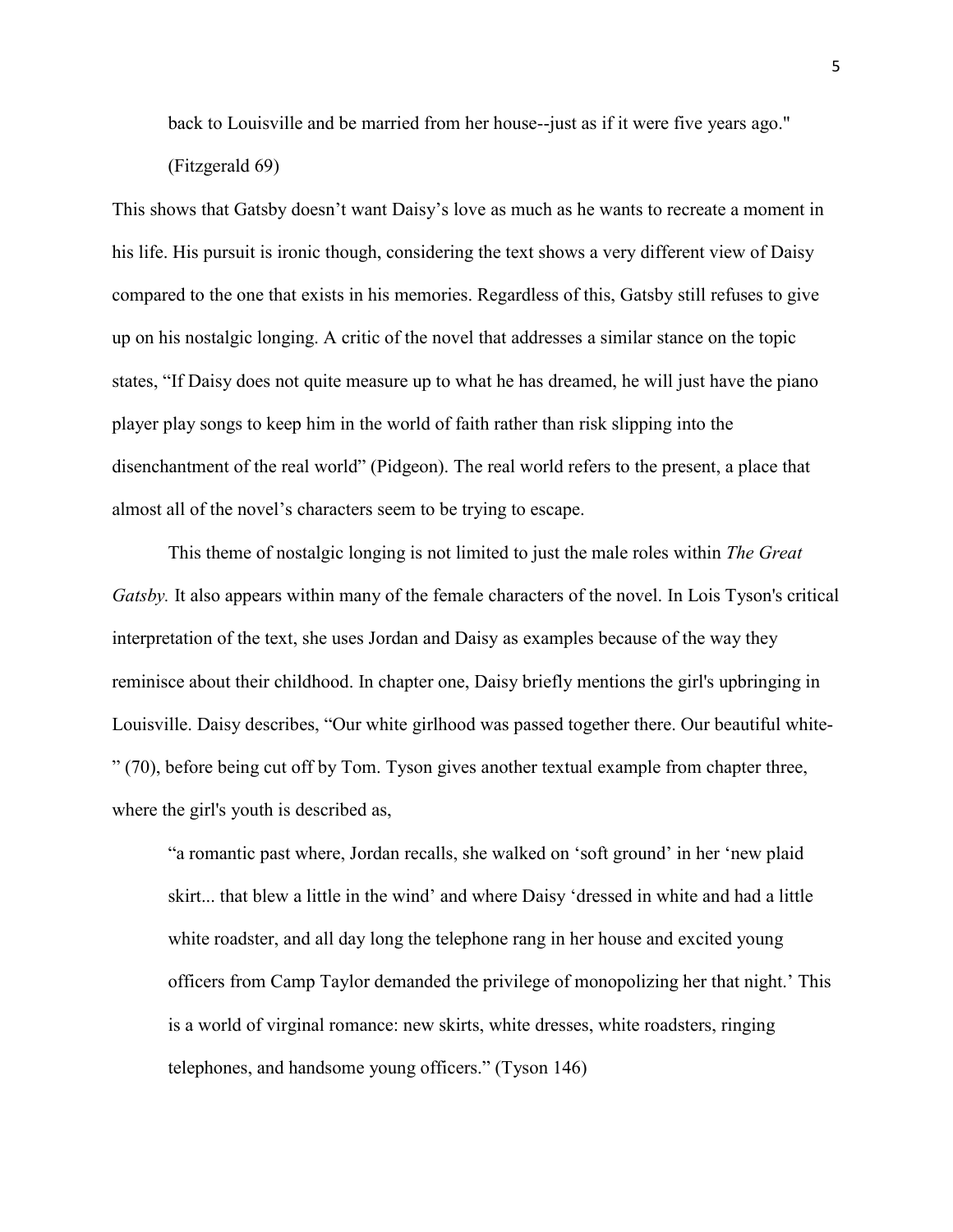The glorified past of both Daisy and Jordan can then also be connected to the immoral decisions that they make throughout the novel. In the case of Daisy, it is evident from her dialect that she longs for the same attention that she had in her youth. One example of this dialect is when Daisy compares Nick to a rose. Upon the comment, Nick immediately thinks to himself, "this was untrue. I am not even faintly like a rose. She was only extemporizing" (Fitzgerald 14). He also states, "That was a way she had" (Fitzgerald 11). Considering this longing for lost attention, is it not surprising that Daisy chooses to cheat on Tom when one of the men from her past comes bearing that reminiscent affection.

The last major character left to analyze is the novel's narrator, Nick Carraway. Although the novel takes place from his perspective, he, for the most part, doesn't seem to be the center of the novel's attention. A literary critique closely inspecting the text commented on this idea, stating,

"We tend to highlight Gatsby and his pursuit of Daisy, and the conflict that arises between him and Tom Buchanan-two wealthy men, each determined to defeat his rival and claim exclusive ownership of the beautiful woman. But Fitzgerald chose a firstperson narrator, and, in certain respects, Nick is the most interesting of the novel's characters." (Cain)

In one way, Nick is interesting because, although he does look upon his past from a nostalgic perspective, he is one of the only characters that seem to be looking for something new in their future. One example where his longing is emphasized within the text is when he is describing his home. In chapter 9 Nick states, "That's my Middle West... the thrilling returning trains of my youth, and the street lamps and sleigh bells in the frosty dark and the shadows of holly wreaths thrown by lighted windows on the snow" (Fitzgerald 107). He seems to look upon his home and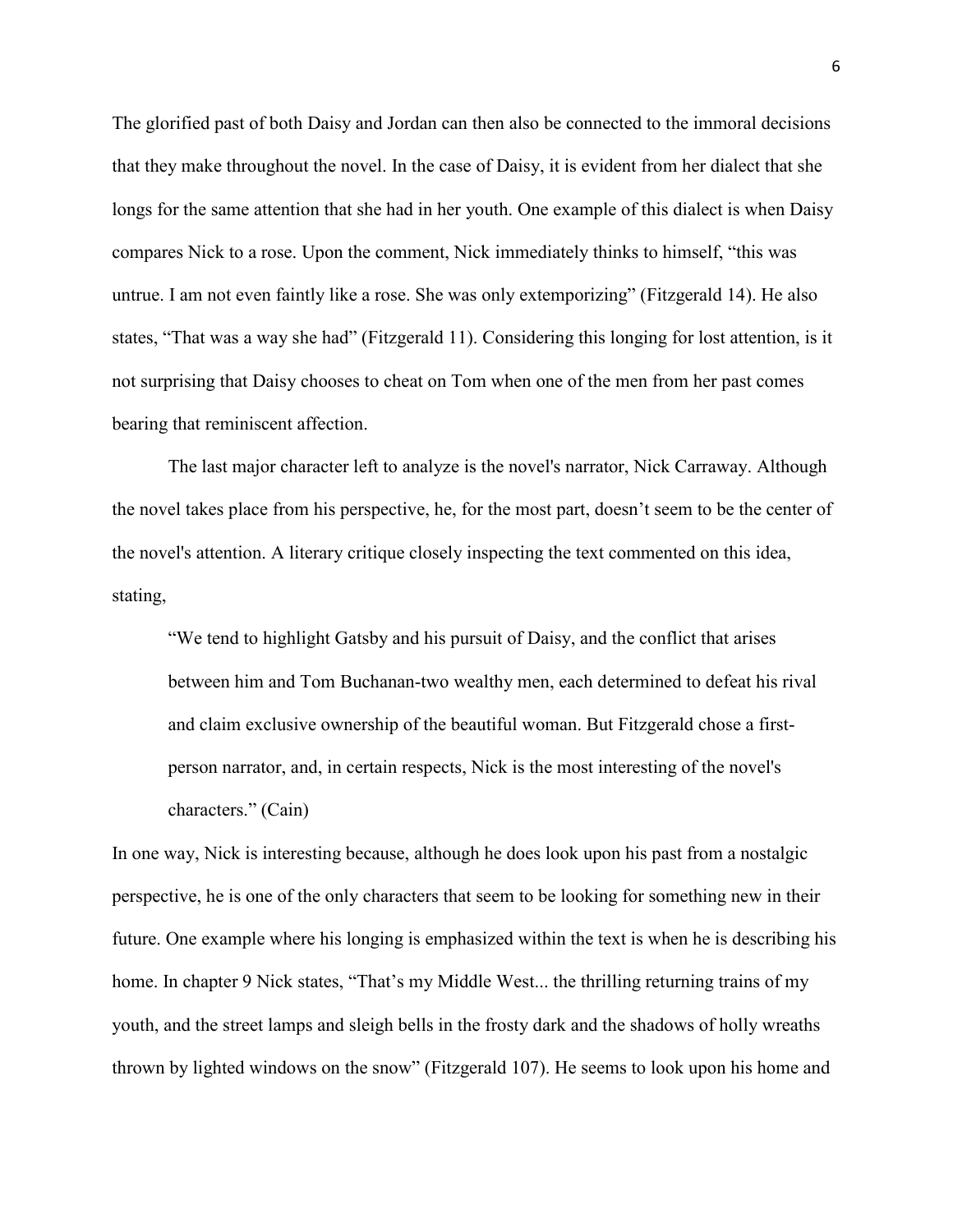childhood very personally and fondly, just like the other characters in the novel. Although the theme of longing can be connected to Nick in this way, the text also seems to showcase his attempt to achieve something new, most evidently in the way that he decides to leave his home and go east to join in the bonds business. It can also be seen in the way that he goes out of his way to read new books, meet new people, and even indulge in new experiences. Nick initially does a good job of defying the common theme of nostalgic longing but by the end of the novel has completely given up. Following the trend of the other characters in the novel, he attempts to run back to where things are familiar and where he is comfortable. In Nick's case, he goes back home. He states in the final chapter, "After Gatsby's death the East was haunted for me... distorted beyond my eyes' power of correction. So when the blue smoke of brittle leaves was in the air and the wind blew the wet laundry stiff on the line I decided to come back home" (Fitzgerald 108). The novel purposely puts the main character in opposition to the theme as a way of exemplifying the struggle of living in a world focused on a lost past. A struggle that even Nick gives into by the conclusion of the story.

Aside from the well-crafted characters of *The Great Gatsby*, this theme can also be linked to many of the major events and settings that occur within the novel. The most controversial and highly debated of these is the intentions behind Fitzgerald's ominous "Valley of Ashes." The text describes this place as

"a fantastic farm where ashes grow like wheat into ridges and hills and grotesque gardens; where ashes take the form of houses and chimneys and rising smoke and, finally, with a transcendent effort, of ash grey men, who move dimly and already crumbling through the powdery air." (Fitzgerald 19)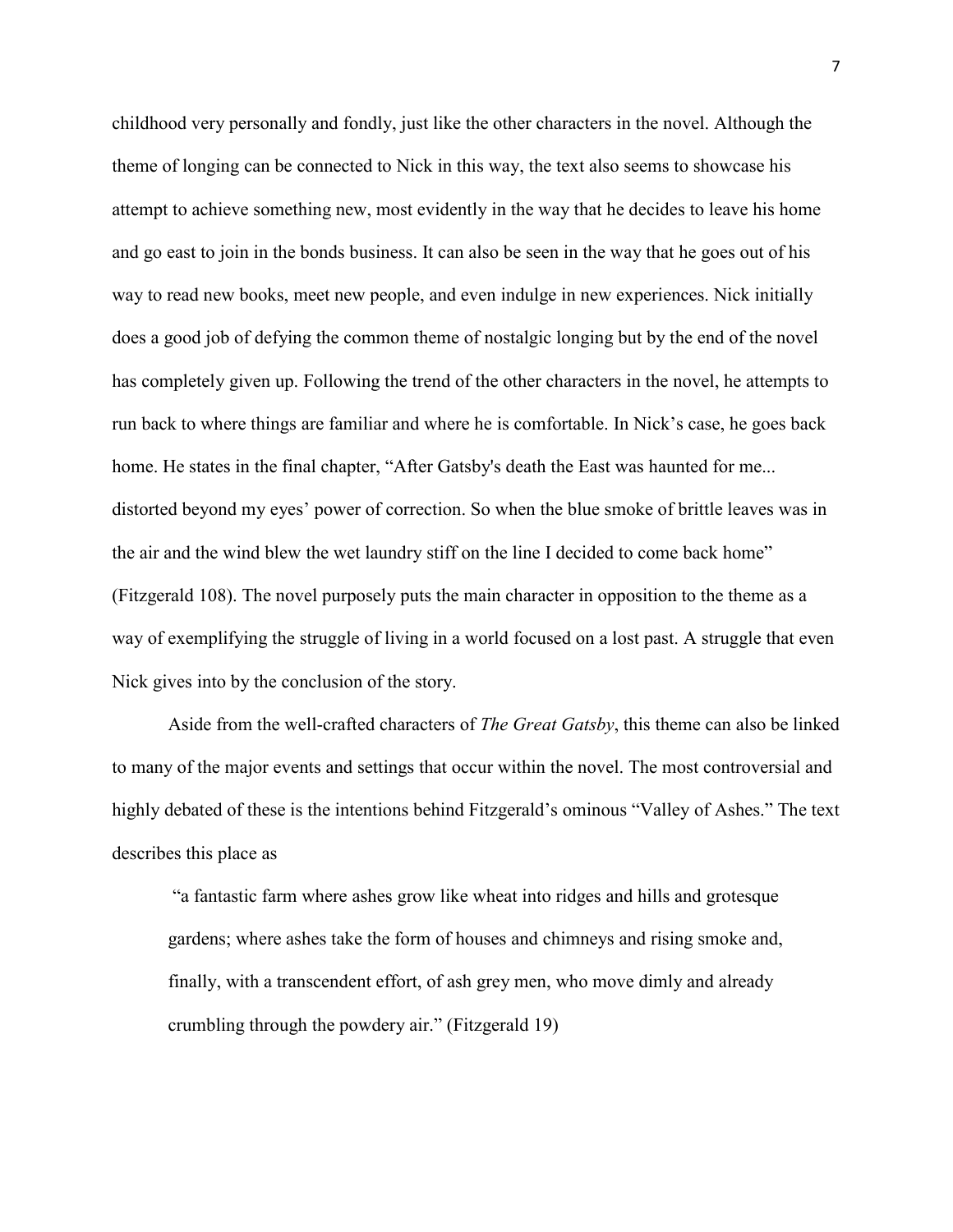Although the theories of what this place could stand for differs among scholars, there is one consensus that is shared among many literary critics due to the vast amount of textual evidence. That is the "Valley of Ashes", "symbolically, can embody man's alienation from nature or even the corrupting influence of modernity as the modern city discards its used abundance" (Hauhart). This could be the effect of the lavish lifestyles that we see throughout the text. The luxuries that many of the main characters take for granted, may have a cost greater than they are even aware. Upon examination of the text, it seems that it could be one of the many reasons that they feel the need to return to the past. In order to create the sense of urgency to recreate a lost past, Fitzgerald vividly describes the darkness that has consumed the present. Darkness that not only seeped into the morality of the characters but the whole world itself.

Immediately following Fitzgerald's description of "The Valley of Ashes" he introduces Doctor T.J. Eckleburg, or rather, the eyes of Doctor T.J. Eckleburg. Eyes that stare out from an old oculist advertisement and are described as "blue and gigantic- their retinas are one yard high. They look out of no face, but, instead, from a pair of enormous yellow spectacles which pass over a nonexistent nose" (Fitzgerald 19). Fitzgerald does a thorough job of describing the eyes so it seems evident that they have some important role within the theme of the novel, but what could that role be? The symbolism behind the eyes is explored in a re-examination of *The Great Gatsby* by Tom Burnam. He asks could it be,

"The eyes of God, as Wilson, whose own world disintegrates with the death of Myrtle, calls them? As a symbol of Gatsby's dream, which like the eyes is pretty shabby after all and scarcely founded on the "hard rocks" Carraway admires? Or-and I think this most likely-do not the eyes in spite of everything they survey, perhaps even because of it, serve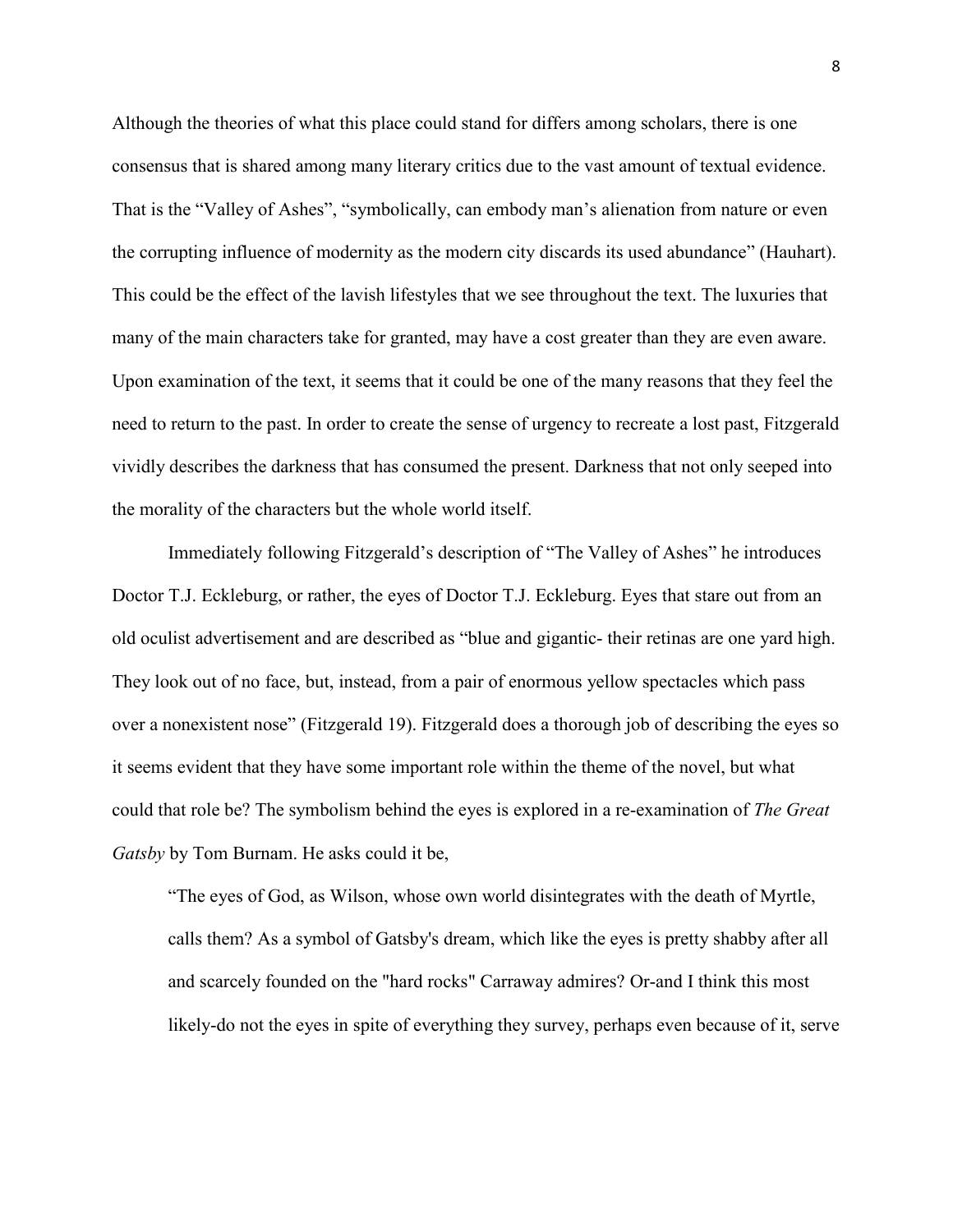both as a focus and an undeviating base, a single point of reference in the midst of monstrous disorder?" (Burnam 12)

Within my interpretation, it seems the eyes are in fact, a symbolic representation of God. But not just any God, the God that the novel's characters have left behind as the darkness of the present consumes them. This can be textually supported by the way the advertisement itself is depicted. The text states the people had "forgot them and moved away" and the eyes have been "dimmed by many paintless days" (Fitzgerald 19). Considering it is most likely that the eyes of Doctor T.J. Eckleburg have a deeper symbolic meaning than it can also be assumed that the way he comments on the advertisement does as well. The first quote could be a metaphor for how the current generation had forgotten about God and moved on with their immoral lifestyles and choices. The second quote could be a metaphor for how God has become less involved in society or "dimmed" by the many sinful or "paintless" days.

Another example of the symbolism that has engrained its way into the legacy of *The Great Gatsby,* is the green light at the end of the Buchanan's dock. The green light appears several times throughout the text and seems to change in significance as the storyline progresses. A literary analysis of the symbolic colors within the novel claims, "the first time... the green light just represents Daisy, who is his lifelong pursuit and dream" (Haibing). This is the most evident speculation due to the light being attached to the end of Daisy's dock. This could be a physical illustration of Gatsby's longing that is, for the most part, concealed to the reader and only revealed by the literary clues. The next time the green light is brought up is when Gatsby is giving Daisy a tour of his estate in chapter five. Gatsby tells her, "You always have a green light that burns all night at the end of your dock" (Fitzgerald 59). According to the author of the literary color analysis mentioned previously,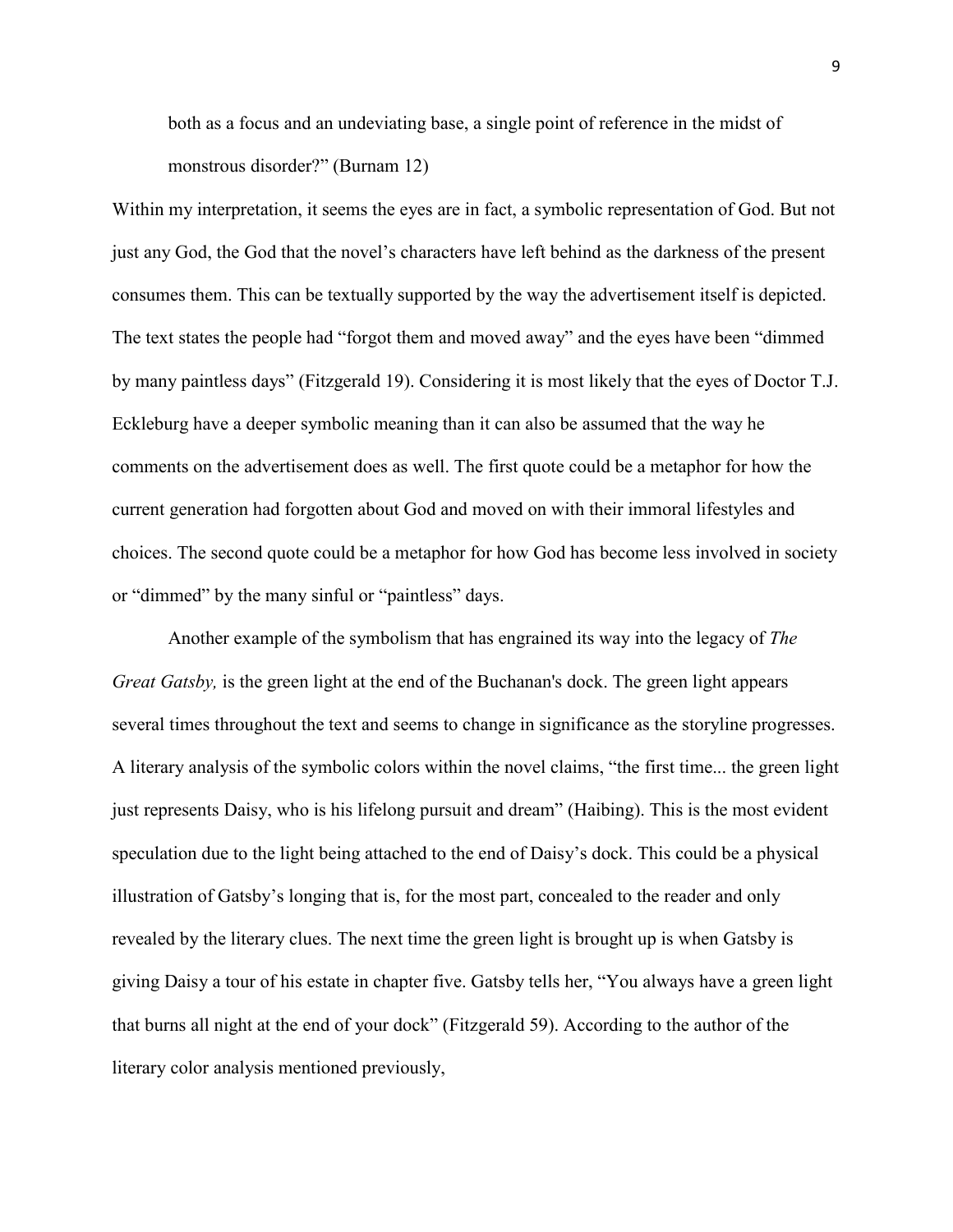"It seems that he is nearly realizing his dream, but he becomes lost in a deep reverie because of the big difference between the real Daisy and his imaginary Daisy. So now the green light seems to have lost its original significance and the fascinating charm, which symbolizes the big difference between the dream and reality." (Haibing)

The dream, according to the theme of nostalgic longing, is the past, specifically the time he spent with Daisy in his youth. The reality is that he can never recreate the past, no matter how much he wants it and no matter how hard he tries to achieve it.

So now that the theme of nostalgic longing has been connected, through literary evidence, to almost every major character and symbol in the novel, the question is raised; why is it that they feel the need to escape the present and return to the past? On the surface, it is easy to see that the past, for many of the novel's characters, was better than the present. In some cases, the past was a more innocent time, in others, it was more comfortable. In some situations, though, there are specific reasons that this longing seems to exist, or at least one of the many reasons that it seems to exist. One of these is the effect that the Great War has had on the morality of the characters. In the very first chapter of the novel, the novel's narrator, Nick Carraway, admits that he "participated in that delayed Teutonic migration known as The Great War" and "came back restless". He even comments on his home that "now seemed like the ragged edge of the universe" (Fitzgerald 8). Nick though, is not the only character that played a part in the war. The text tells us that Gatsby himself was quite successful during the war, noting how he "was a captain before he went to the front, and following the Argonne battles he got his majority and the command of the divisional machine-guns" (Fitzgerald 93). It is not stated, but it could be implied that these characters lost some of their innocence in the war. Gatsby for example, could have made regrettable decisions, ones that he now has to live with, and is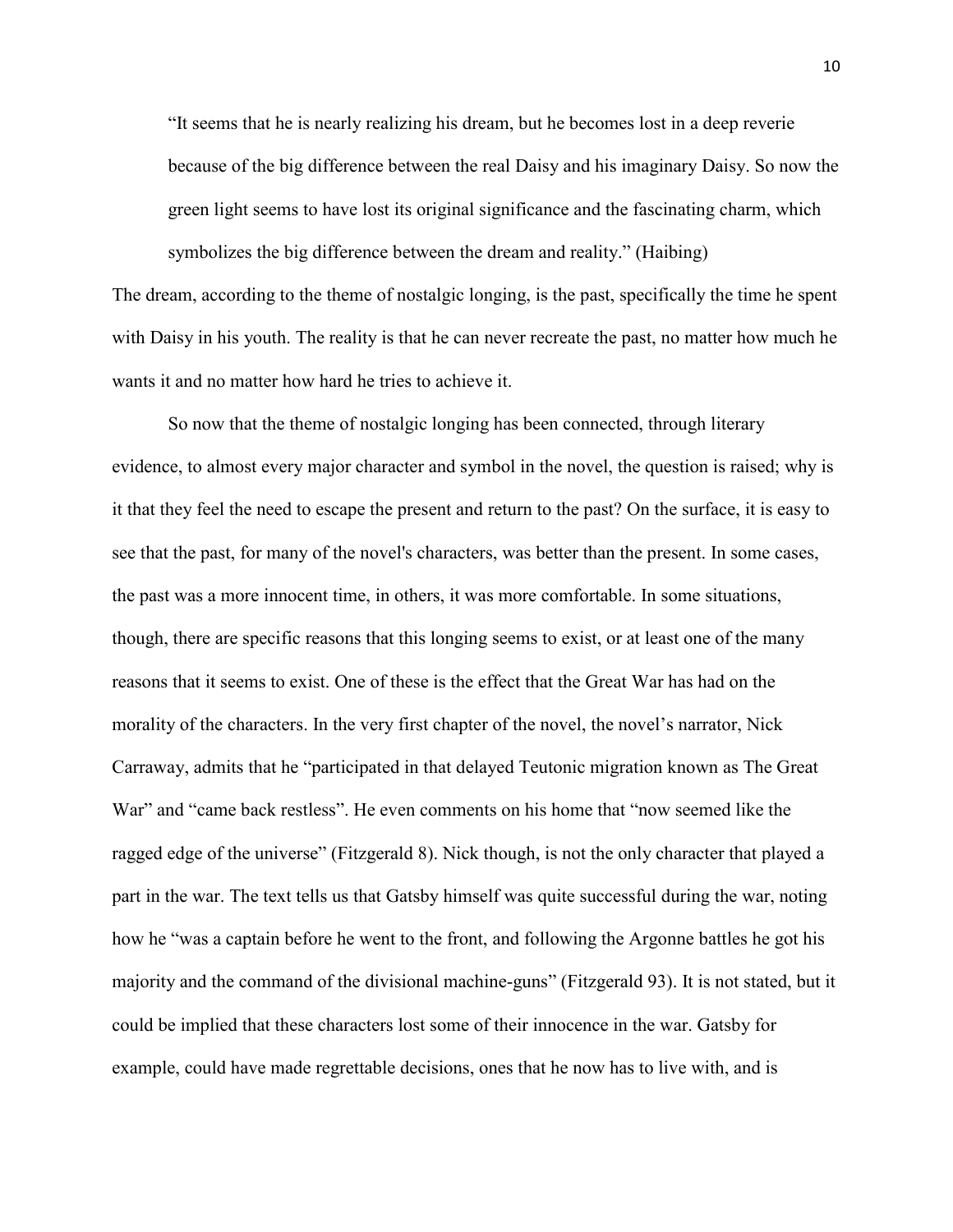envious of the past that he now idolizes in his mind. One literary critic of the novel claims that the great war took an effect on not only the attitudes and desires of the characters but the whole society itself. He states, "after World War One, the economy in the United States boomed and flourished. People became obsessed with material and thus made money as their first goal of achievement" (Jiang). There is textual evidence to support this claim riddled throughout the whole novel. Through the Buchanan's we see material goods being worshiped, like when Daisy is brought to tears by how luxurious Gatsby's fine shirts were. We can also see material goods being utilized to get what the characters want, like how Gatsby acquires his wealth just to manipulate his situation and achieve his impossible goal of recreating the past with Daisy. This is just one of the many possible underlying attributes that could make the characters present such a dark place, and make them long to return to a nostalgic past.

*The Great Gatsby* is undoubtedly a novel that will never be forgotten or duplicated. F. Scott Fitzgerald does an excellent job of using detailed imagery and specific word choice to depict a very raw time in American society. The character's numerous flaws are, in many cases, relatable to the reader and seem to not only demonstrate the sad morality of the era but the sad morality of the human condition that still affects the generation of today. The carefully crafted symbolism that is interwoven throughout the novel sparks the perspectives of many different themes, but it seems none as much as the urgent sense of longing for a nostalgic past. This theme is not only one of the most evident, but it is also one that can be traced to the hearts of people all across the world even today. When the novel comes to a close, it leaves this theme of longing unresolved. It never gives a solution to the impossible goal of recreating the past, which is unknowingly, affecting the actions and morality of almost every character in the book. Instead, it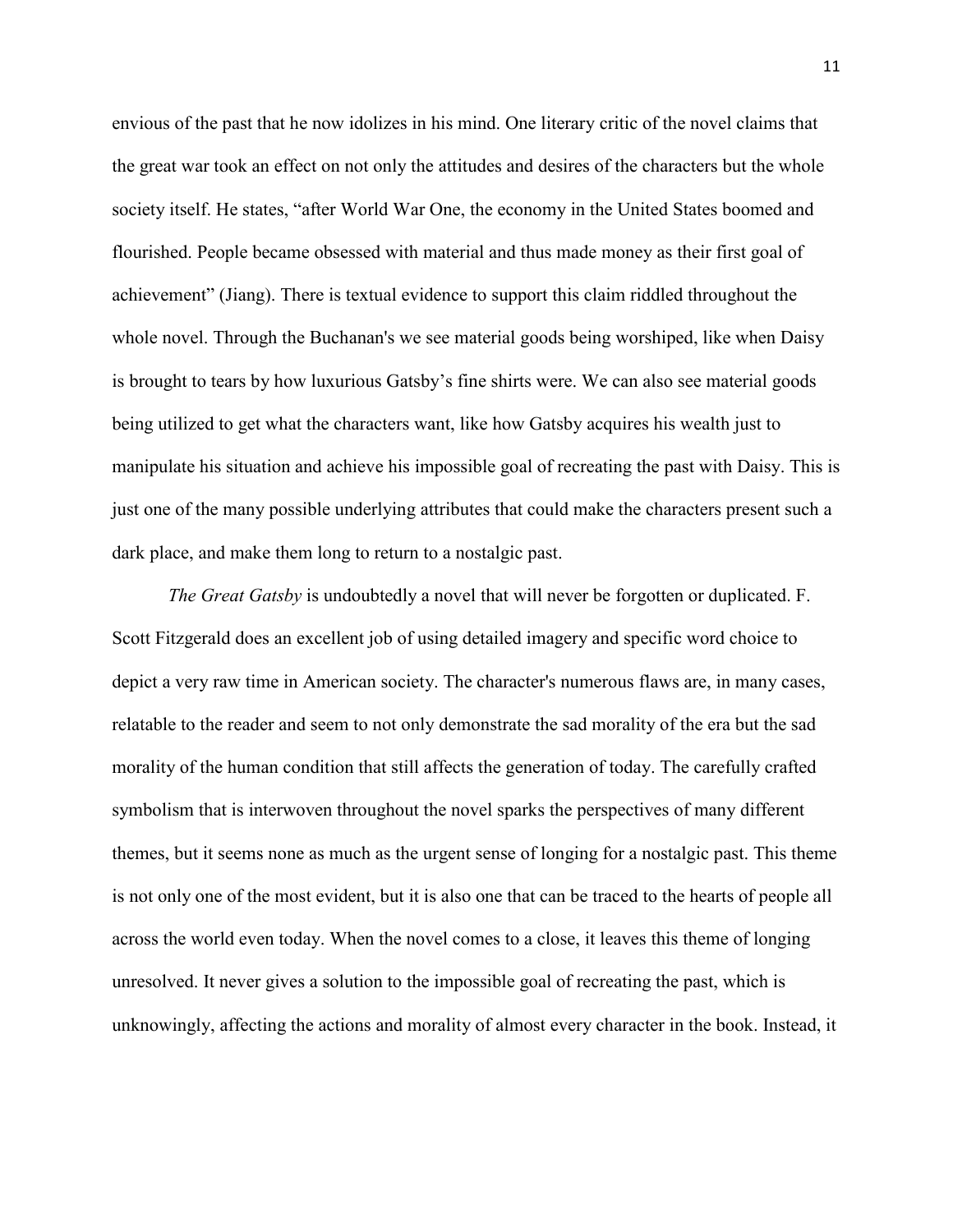ends with a poetic thought from Nick that ties in the theme for the final time, "So we beat on, boats against the current, borne back ceaselessly into the past" (Fitzgerald 110).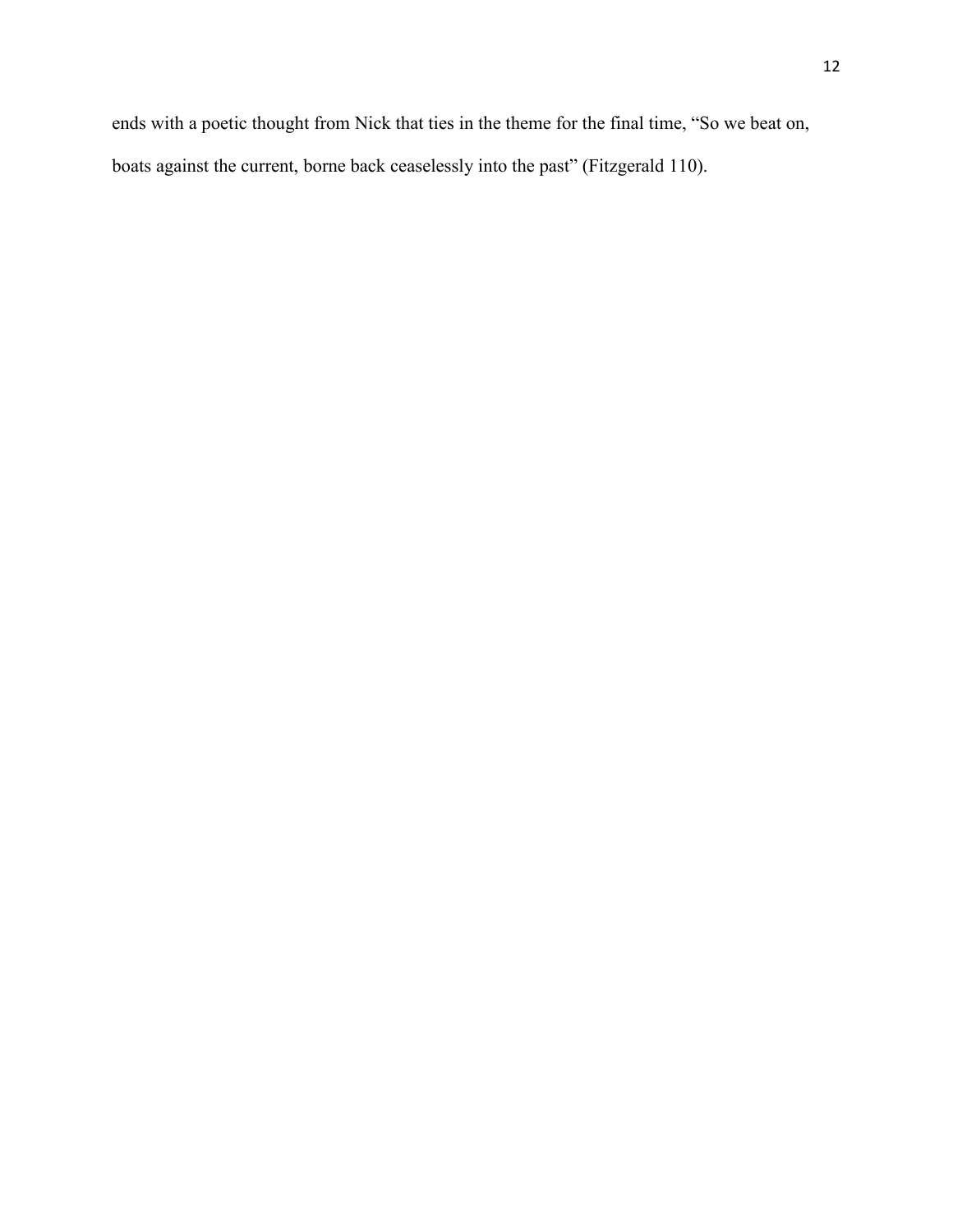- Burnam, Tom. The Eyes of Dr. Eckleburg: A Re-Examination of *"The Great Gatsby." College English*, vol. 14, no. 1, National Council of Teachers of English, 1952. https://www.jstor.org/stable/371821?casa\_token=MjGXVGklC6kAAAAA%3AnYqyXn wsc9N7KhKnbbwb-31A-aDCe2khnTun\_bPOij-YZf7iTpSlXiCjMHCMbO0h6YESdbHmtU-\_Mwj3kBOkm5Z7KojNSjMx8a6enH7-ExyKkkC1KKs&seq=1#metadata info tab contents Cain, William E. American Dreaming: Really Reading *"The Great Gatsby." Society*, vol. 57, no.
- 4, Springer, 2020. https://go-galecom.ezproxy.tntech.edu/ps/i.do?p=PPRP&u=tel\_a\_ttul&id=GALE%7CA636176681&v=  $2.1$ &it=r

Fitzgerald, Scott F. *The Great Gatsby*. Independently published, 2021.

Grande, Per. Desire in *The Great Gatsby. Anthropoetics 21,* no. 1, Bergen University College, 2015.

http://citeseerx.ist.psu.edu/viewdoc/download?doi=10.1.1.734.4945&rep=rep1&type=pdf

- Haibing, Zhang. Symbolic Meanings of Colors in *The Great Gatsby. Studies in Literature and Language,* vol. 10, no. 6, 2015. http://www.cscanada.net/index.php/sll/article/view/7178
- Hauhart, Robert C. Religious Language and Symbolism in *The Great Gatsby*'s Valley of Ashes. *A Quarterly Journal of Short Articles, Notes and Reviews*, 26:3, Routledge, 2013. https://doi.org/10.1080/0895769X.2013.798233
- Jiang, Jinxuan. The Analysis of the tragic reality of *The Great Gatsby. Advances in Social Science, Education and Humanities Research*, vol. 328, Atlantis Press, 2019. https://www.atlantis-press.com/article/125911686.pdf